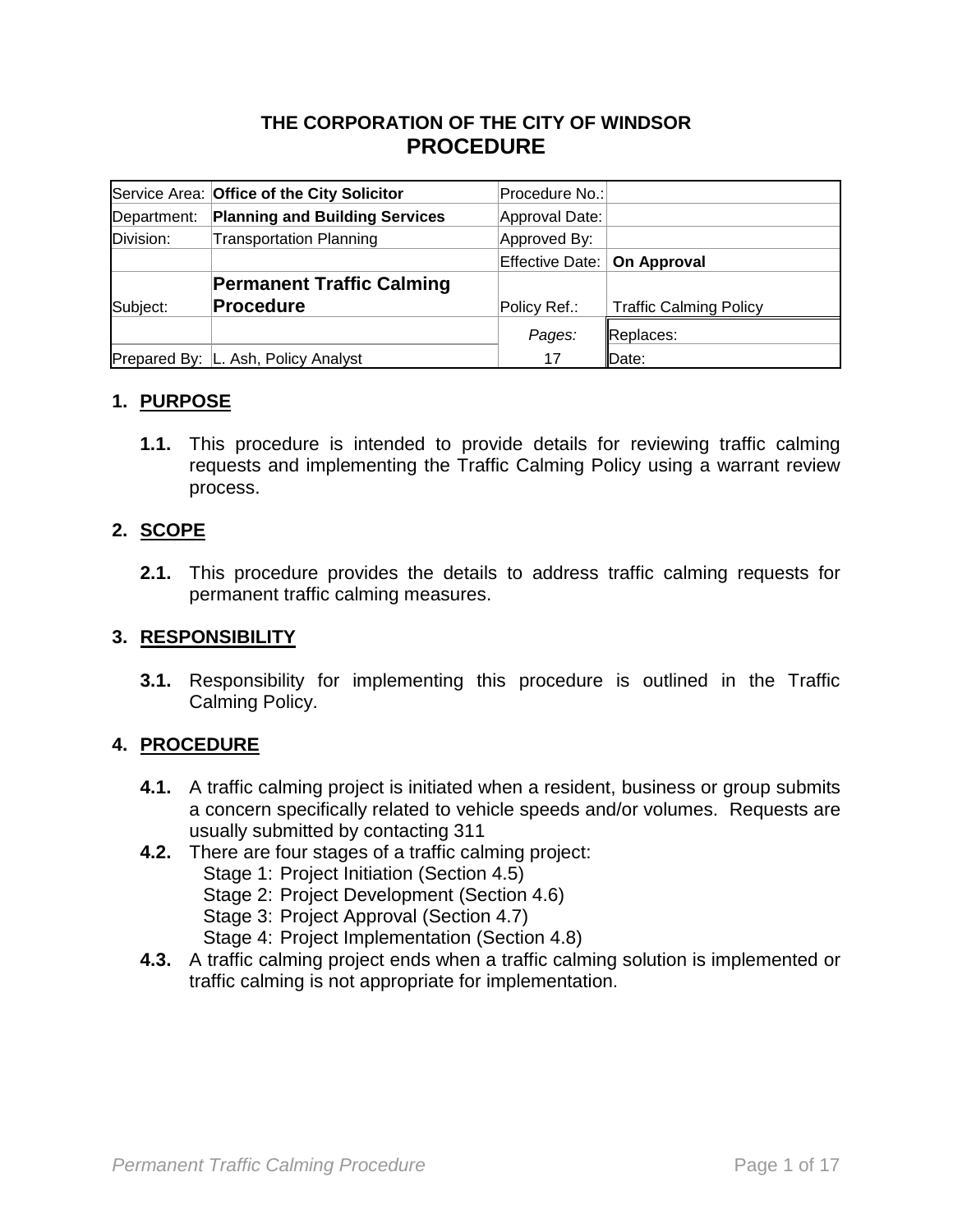### **4.4. Stage 1: Project Initiation**

- **4.4.1.** Upon receiving the request, the street will be evaluated for eligibility and must meet all of the following criteria, otherwise the review process ends:
	- Local or Collector road in the City's Official Plan;
	- **Longer than 150 m; and**
	- Has not been evaluated for traffic calming in the last 3 years.
- **4.4.2.** Administration will then determine the appropriate locations to collect speed and volume data. One of the following thresholds must be met, otherwise the review process ends:
	- A minimum 85th percentile speed of 10 km/h over the speed limit; or
	- A minimum volume of 1,000 vehicles per day (vpd) for local roadways; 3,000 vpd for Class II collector roadways and 6,000 vpd for Class I collector roadways.
- **4.4.3.** A preliminary warrant review of speed, volume and pedestrian data may be undertaken to determine whether a warrant would be achievable. If it is determined the initial data would not meet warrant, the requestor may be referred to the Expedited Temporary Traffic Calming Procedure.
- **4.4.4.** Administration will identify a survey area to survey the neighbourhood for support of initiating a traffic calming review. The survey area should include all residential households and commercial properties directly abutting the street of concern (excluding City-owned or vacant properties), up to 150 m on either side of the location of concern, or to the nearest intersection, whichever is closer. If the concern is at an intersection, the survey area should extend to the next cross street in each direction. Examples of survey areas are illustrated in **Figure 1**.
- **4.4.5.** Administration will mail a letter to all households, residential units and commercial properties within the survey area, requesting participation in a telephone survey using the City's 311 system (or other means appropriate) to demonstrate neighbourhood support. **A minimum 25% must respond in favour of a traffic calming review.** If this threshold is not met, the review process ends. A new traffic calming request within the same street segment may start from the survey stage if the traffic data collected for the previous request is still current.
- **4.4.6.** Upon confirming neighbourhood support, a warrant/prioritization area will be identified, which should include local and collector roads bound by higher functioning roads, as illustrated in **Figure 2**.
- **4.4.7.** A warrant review will be conducted using the points criteria identified in **Table 1.** Vehicle speeds are analyzed using the 85th percentile speed collected during a speed study. Volumes are analyzed using the measured annual average daily traffic (AADT) counts.
- **4.4.8.** A project should score at least 30 points in the warrant evaluation and prioritization process to proceed.
- **4.4.9.** Prioritization will be based on points from the warrant evaluation. Additional factors may include other project schedules, available funding and other considerations.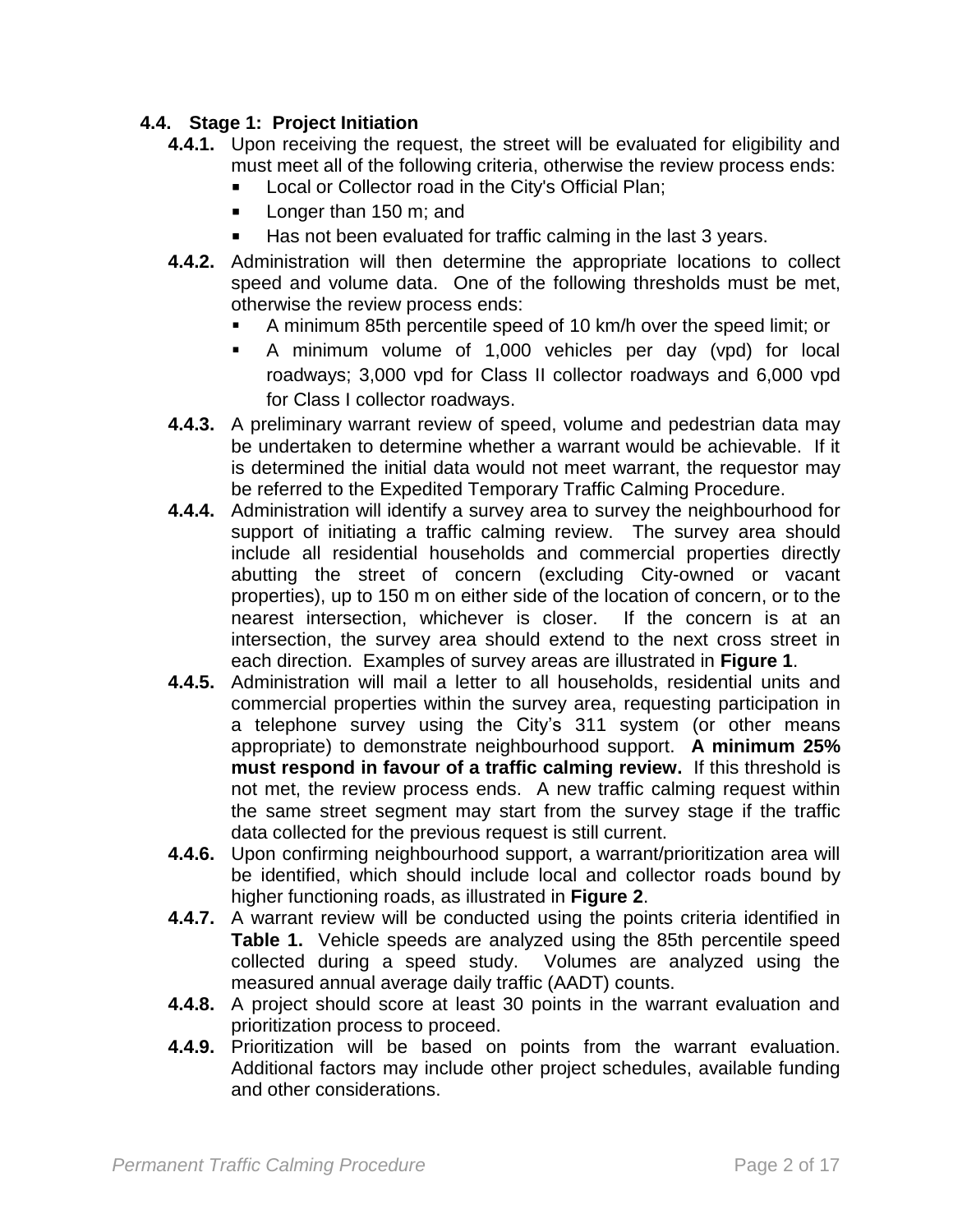

## **Figure 1 - Examples of Survey Areas**



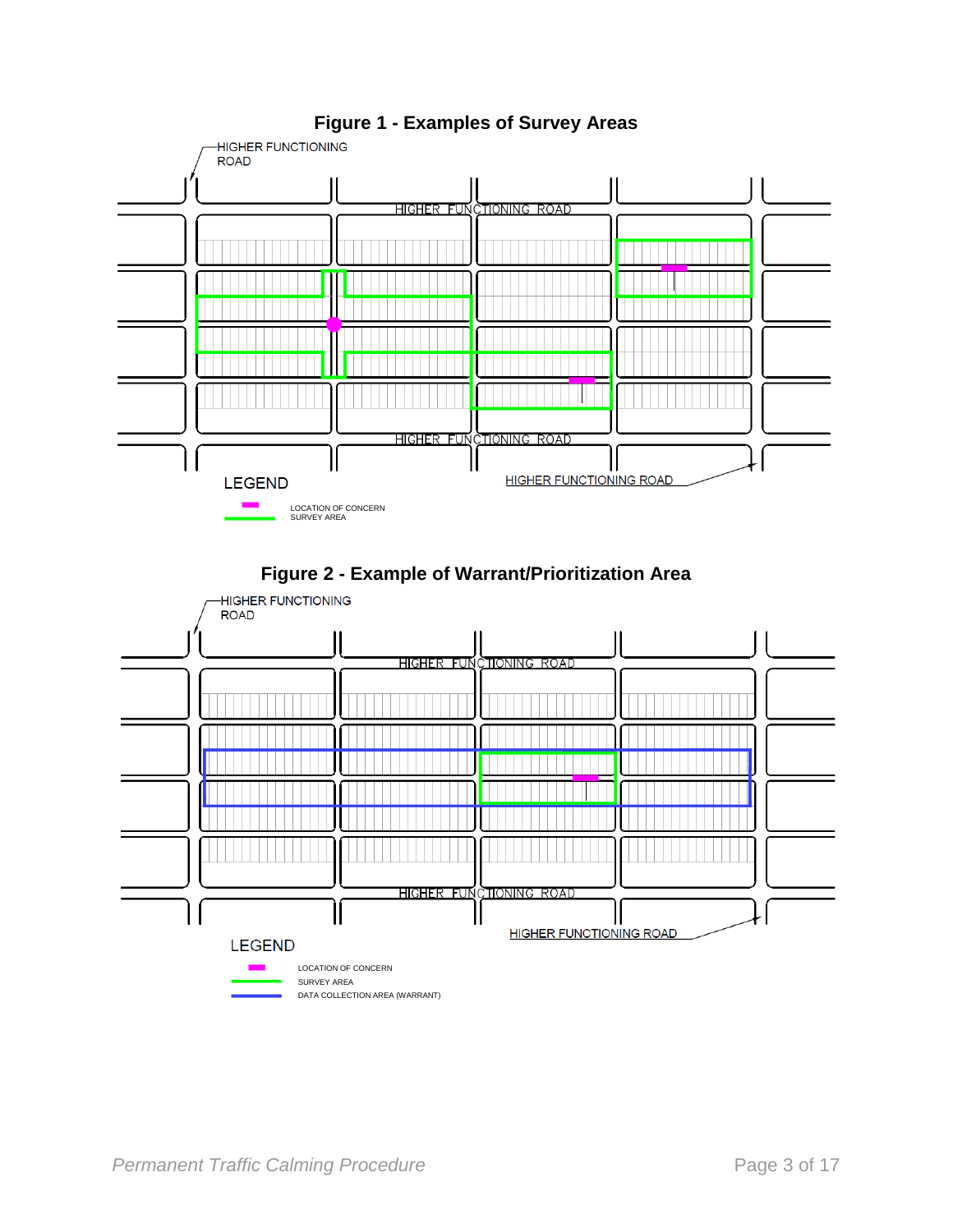| <b>Criteria</b>                       | <b>Points</b>                                                                                                                                                                                                                           | Max.<br><b>Points</b> |
|---------------------------------------|-----------------------------------------------------------------------------------------------------------------------------------------------------------------------------------------------------------------------------------------|-----------------------|
|                                       | <b>LOCAL ROADS</b>                                                                                                                                                                                                                      |                       |
| <b>Vehicle Speeds</b>                 | 3 points for every km/h (85 <sup>th</sup> percentile) over the posted speed using the<br>average along the street.<br>Eg. average 85 <sup>th</sup> percentile speed: 58 km/h in a max. 50 km/hr zone<br>$= 24$ points                   | 30                    |
| Vehicle Volumes                       | 1 point for every 100 AADT starting from 0.<br>Eg. $1,500$ AADT = 15 points                                                                                                                                                             | 25                    |
| Presence of<br><b>Schools</b>         | 7.5 points for each school along the street and 5 points for designated school<br>walk routes for schools near but not on the street itself.                                                                                            | 15                    |
| <b>Other Pedestrian</b><br>Generators | 5 points for each generator (park, senior's center, community centre, place of<br>worship, retail or public institution excluding schools) with a direct connection<br>to the street (frontage, trail, sidewalk or other access point). | 10                    |
| Collisions                            | 1 point for each reducible* collision per kilometer in the past five years plus 5<br>points for each reducible collision per kilometer involving a vulnerable road<br>user within the past five years.                                  | 10                    |
| Presence of<br><b>Sidewalks</b>       | 5 points if the road does not have a continuous sidewalk on at least one side.                                                                                                                                                          | 5                     |
|                                       | <b>COLLECTOR ROADS</b>                                                                                                                                                                                                                  |                       |
| <b>Vehicle Speeds</b>                 | 2 points for every km/h (85 <sup>th</sup> percentile) over the posted speed limit using the<br>average along the street.<br>E.x. average 85 <sup>th</sup> percentile speed: 58 km/h in a max. 50 km/h zone<br>$= 16$ points             | 30                    |
| <b>Vehicle Volumes</b>                | 1 point for every 100 AADT starting from 3,000 for Class II; 6,000 for Class I.<br>E.x. 4,500 AADT on Class II = 15 points<br>7,500 AADT on Class $I = 15$ points                                                                       | 25                    |
| Presence of<br>Schools                | 7.5 points for each school along the street and 5 points for designated school<br>walk routes for schools near but not on the street itself.                                                                                            | 15                    |
| <b>Other Pedestrian</b><br>Generators | 5 points for each generator (park, senior's center, community centre, place of<br>worship, retail or public institution excluding schools) with a direct connection<br>to the street (frontage, trail, sidewalk or other access point). | 10                    |
| Collisions                            | 1 point for each reducible* collision per kilometer in the past five years plus 5<br>points for each reducible collision per kilometer involving a vulnerable road<br>user within the past five years.                                  | 10                    |
| Presence of<br><b>Sidewalks</b>       | 5 points if the road does not have a continuous sidewalk on at least one side.                                                                                                                                                          | 5                     |

\*The collision data used for the criteria should be limited to those collision types which may have been prevented by traffic calming treatments. Excluding the collisions which may not have been prevented ensures that the project does not receive a higher priority for an outlying safety issue beyond the scope of traffic calming. High collision rate areas should be given broader consideration and reviewed outside of the Traffic Calming Policy. In addition to collisions with vulnerable road users, engineering judgement must be used to identify collisions which may be reduced based on suitable traffic calming measures.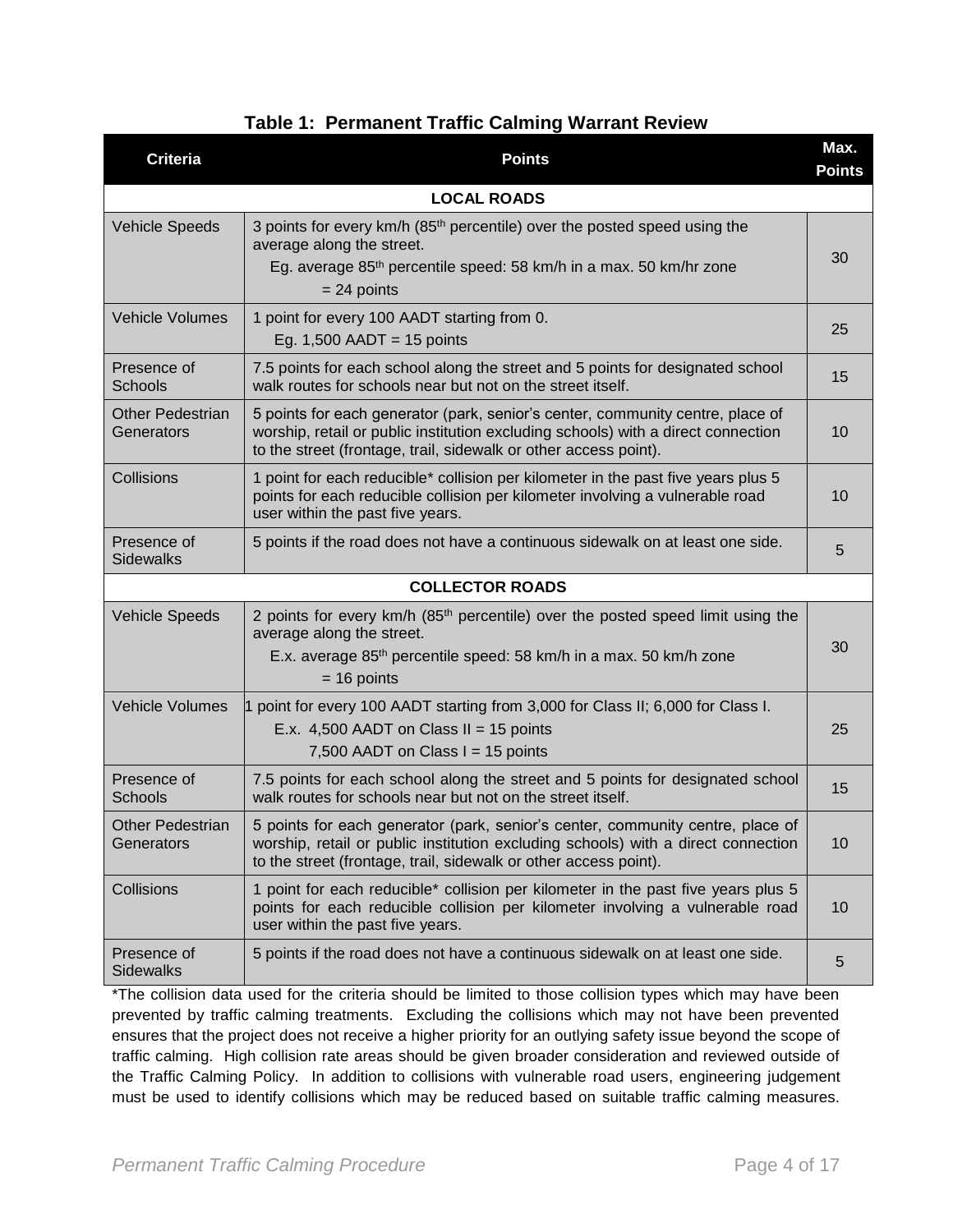Both mid-block and intersection collisions may be considered if they meet the above criteria. In order to ensure that longer streets don't receive a higher priority versus a shorter street because of the higher likely number of collisions due to length, a collision rate is utilized. The collision rate is expressed as the number of collisions per kilometre of roadway.

### **4.5. Stage 2 - Project Development**

- **4.5.1.** Administration will define a study area, including all local roads bound by the nearest collector/major roads. If the request is located on a Class II Collector, the study area should include the area adjacent to the collector bound by major roads. A decision tree is provided in **Table 2** and illustrations in **Figure 3** to assist with defining the study area. Some element of professional judgment will be required in finalizing the limits. If cut-through traffic is confirmed as an issue, the study area should consider potential alternative routes cut-through traffic would take if measures were implemented.
	- Cut-through traffic may be confirmed by estimating the number of trips made by residential and other types of units along the road. If the measured traffic volume is greater than the estimated volume, cut-through traffic may be assumed.
- **4.5.2.** The polling area is defined as all streets on which measures will be placed, extending from the last measure to the next nearest intersection. An illustrated is provided in **Figure 3**.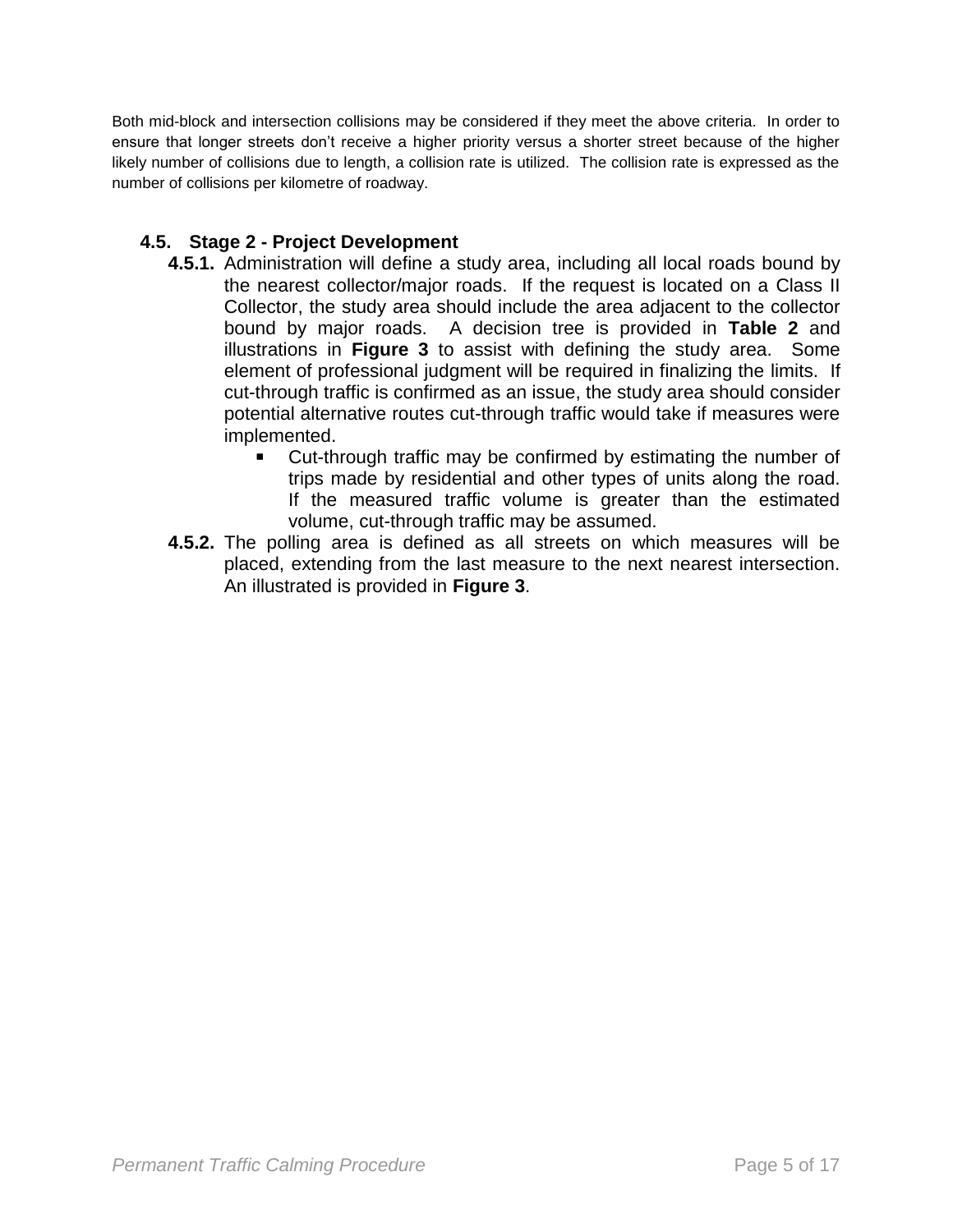| <b>Source of</b><br><b>Issue</b> | <b>Location of</b><br><b>Issue</b> | <b>Issue</b> | <b>Study Area Suggestion</b>                                                  |  |
|----------------------------------|------------------------------------|--------------|-------------------------------------------------------------------------------|--|
|                                  |                                    | Speed        | Identified block (including turns on/off the<br>block)                        |  |
|                                  | <b>Block</b>                       | Volume       | Access management study required                                              |  |
|                                  |                                    | <b>Both</b>  | Identified block (including turns on/off the<br>block) and alternate routes   |  |
|                                  |                                    | Speed        | One block radius from intersection                                            |  |
|                                  | Intersection                       | Volume       | Access management study required                                              |  |
| <b>Local Traffic</b>             |                                    | <b>Both</b>  | One block radius from intersection                                            |  |
|                                  |                                    | Speed        | Identified blocks (including turns on/off the<br>blocks)                      |  |
|                                  | <b>Multiple Blocks</b><br>(Linear) | Volume       | Neighborhood area                                                             |  |
|                                  |                                    | <b>Both</b>  | Identified blocks (including turns on/off the<br>blocks) and alternate routes |  |
|                                  | Neighbourhood<br>Wide              | Speed        | Neighborhood area                                                             |  |
|                                  |                                    | Volume       |                                                                               |  |
|                                  |                                    | <b>Both</b>  | Neighborhood area and alternate routes                                        |  |
|                                  | <b>Block</b>                       | Speed        | Identified block (including turns on/off the                                  |  |
|                                  |                                    | Volume       | block) and alternate routes                                                   |  |
|                                  |                                    | <b>Both</b>  |                                                                               |  |
|                                  |                                    | Speed        | One block radius extending from identified                                    |  |
| Shortcutting                     | Intersection                       | Volume       | intersection                                                                  |  |
| (or both                         |                                    | <b>Both</b>  |                                                                               |  |
| local and                        | <b>Multiple Blocks</b>             | Speed        | Identified blocks (including turns on/off the                                 |  |
| shortcutting)                    | (Linear)                           | Volume       | blocks) and alternate routes                                                  |  |
|                                  |                                    | <b>Both</b>  |                                                                               |  |
|                                  |                                    | Speed        |                                                                               |  |
|                                  | Neighbourhood<br>Wide              | Volume       | Neighborhood area and alternate routes                                        |  |
|                                  |                                    | <b>Both</b>  |                                                                               |  |
| Other                            |                                    |              | <b>Professional Judgement</b>                                                 |  |

# **Table 2: Decision Tree for Defining the Study Area**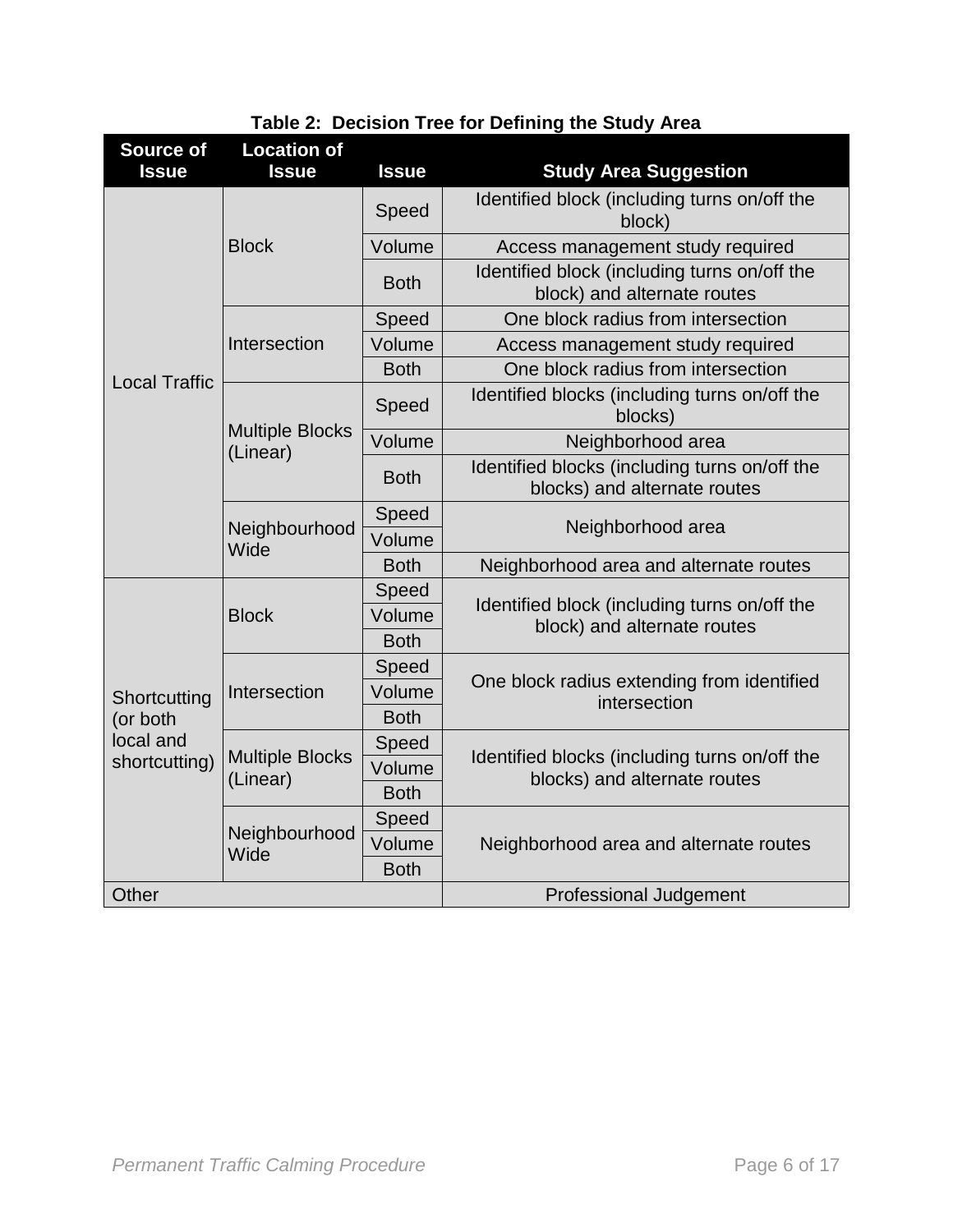

## **Figure 3: Examples of Study and Polling Area**

- **4.5.3.** Administration will then develop a Traffic Calming Plan for the study area using the Traffic Calming Toolbox provided in **Attachment A**.
	- **Table A-1** provides general recommendations for traffic calming measures according to road classification.
	- **Table A-2** provides cost estimate ranges used for each measure.
	- **Table A-3** provides a brief description of each measure.
	- Administration will continue to explore new traffic calming measures and may test different measures as pilot projects to determine if they are suitable for temporary or permanent installation.
	- Each location/scenario should be evaluated with the full range of traffic calming measures.
	- Applicable policies, guidelines and master plans should be considered during the review, including the City's Active Transportation Master Plan (ATMP), School Neighbourhood Policy and the Transportation Association of Canada (TAC) Canadian Guide to Traffic Calming. Any traffic calming construction work shall meet the requirements on the City of Windsor Development Manual and any relevant City of Windsor Engineering Standard Drawings.
- **4.5.4.** The proposed Traffic Calming Plan should include:
	- Description of all aspects of the project;
	- Description of the problem including results of data collection;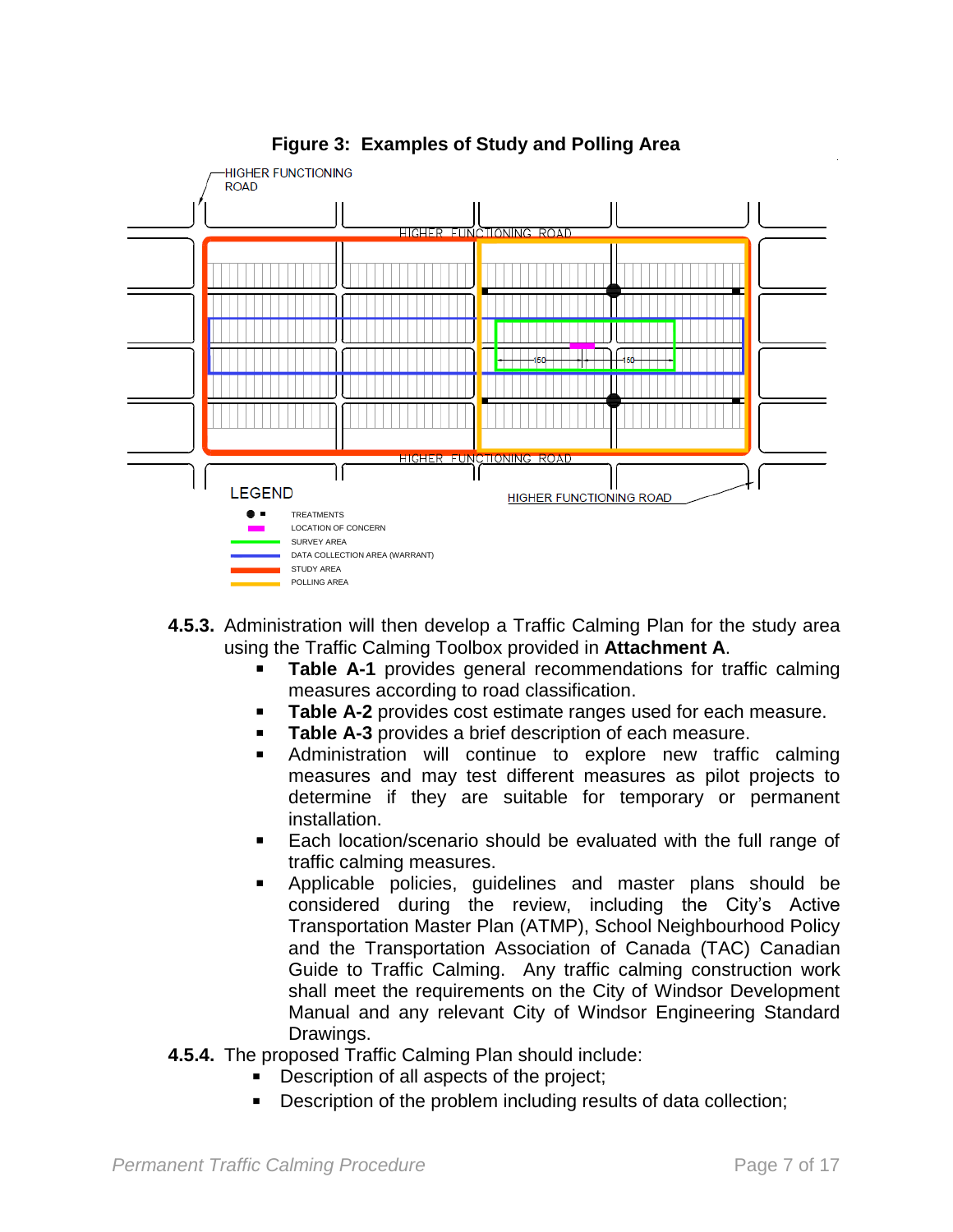- **Proposed design layout with signage; and**
- Description/photos of proposed treatment with cost estimate.
- **4.5.5.** Notifications will be mailed to all dwelling units and commercial properties within the study area, inviting residents and stakeholders to attend an open house to review the proposed Traffic Calming Plan, ask questions and provide comments. Notices may also be advertised in the local newspaper, City website or media.
- **4.5.6.** The community will be given the opportunity to provide feedback on the design during a given feedback period. A second public meeting may be required if the feedback results in substantial design changes.
- **4.5.7.** Other affected agencies, such as the Windsor Accessibility Advisory Committee (WAAC), the Windsor Bicycling Committee (WBC), Bus Kids, any affected Business Improvement Areas (BIA) and the Windsor-Essex County Health Unit (WECHU), may be invited to provide comments and feedback.
- **4.5.8.** Additional collection of speed and volume data may be required due to a change in study area boundaries based on feedback.

### **4.6. Stage 3 - Project Approval**

- **4.6.1.** Once the comments have been reviewed, the City will mail a letter to all dwelling units and commercial properties within the polling area to disclose the final details of the proposed Traffic Calming Plan and request participation in a telephone survey using the City's 311 system (or other means appropriate) to identify community acceptance. **A minimum 50% must respond, and of this, 60% must indicate their support for the Traffic Calming Plan.** If threshold is met, the Traffic Calming Plan will be deemed to have been approved by the community in the polling area. If this threshold is not met, the project ends.
- **4.6.2.** Approved Traffic Calming Plans will be prioritized using the points score outlined above, with consideration to implementation cost. Projects will be put forward in priority sequence for approval to proceed with implementation. The number of projects put forward in any given year will depend on associated implementation cost and available budget. The length of time a project has been waiting for implementation funding will not influence whether it is constructed in the coming season. Practical considerations may affect the selection of projects, some of which include the availability of funds restricted to specific activities or areas, the potential to coordinate with other projects and the availability of alternate funding sources. Although a project may be appropriate for traffic calming, it may take several years before it proceeds to implementation. The City's traffic calming website provides details about traffic calming projects and status.
- **4.6.3.** Administration will present a report to the Environment, Transportation and Public Safety Standing Committee containing the Traffic Calming Plan and the results of the prioritization process (including details of costs and public support) for consideration and recommendation to Council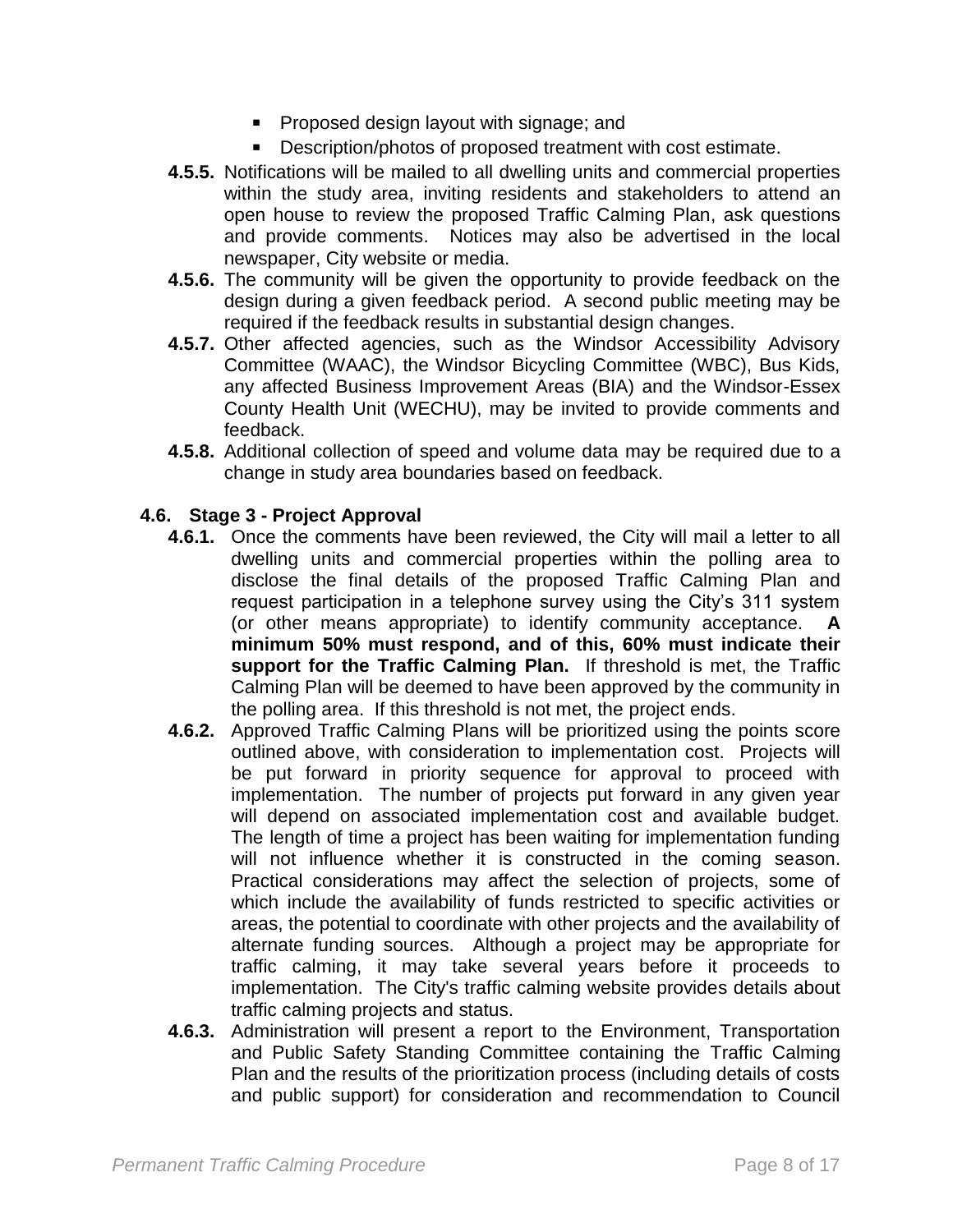about implementation and funding the Traffic Calming Plan. Additional methods for presenting the results of the process to the Council include an annual presentation as a part of the capital budgeting process. Other methods may be developed as necessary. Council makes the decisions about funding for the implementation of the traffic calming measures.

### **4.7. Stage 4 - Project Implementation**

- **4.7.1.** Outcome reviews will be undertaken 6-12 months following installation of traffic calming measures to evaluate effectiveness. The scope of outcome reviews will be dependent on the objectives of the project, and will generally include the collection of speed, volume, and collision data for comparison against pre-installation data.
	- Due to the types of roads for which traffic calming will be considered, it is highly unlikely that any significant collision trends will be identified over an analysis period of 6-12 months. Additional time may be required before collision data may be used to help evaluate the results of the traffic calming treatment.
	- The outcome review will in most cases not include a diverted traffic analysis. These may be considered if comparable data was collected prior to installation and this was a key objective for the installation.
- **4.7.2.** Success with traffic calming will be a reduction in vehicle speed, volume, and/or collisions. Depending on the outcome achieved, Administration may choose to run the site through the warrant/prioritization process to see if it still has a need and how it compares to other potential sites. If Administration decides that the traffic calming measures have not been effective, they may recommend undertaking further public meetings to discuss amendments to the project. Prior to the convening of public meetings, a report will be delivered to Council reviewing the performance of said traffic calming measures.
- **4.7.3.** Projects waiting for implementation may be referred to the Temporary Expedited Traffic Calming Procedure.

## **5. RECORDS, FORMS, AND ATTACHMENTS**

- **5.1.** Records for this policy shall be prepared and retained in accordance with Records Retention By-Law 21-2013, as amended.
- **5.2.** Attachment A Traffic Calming Toolbox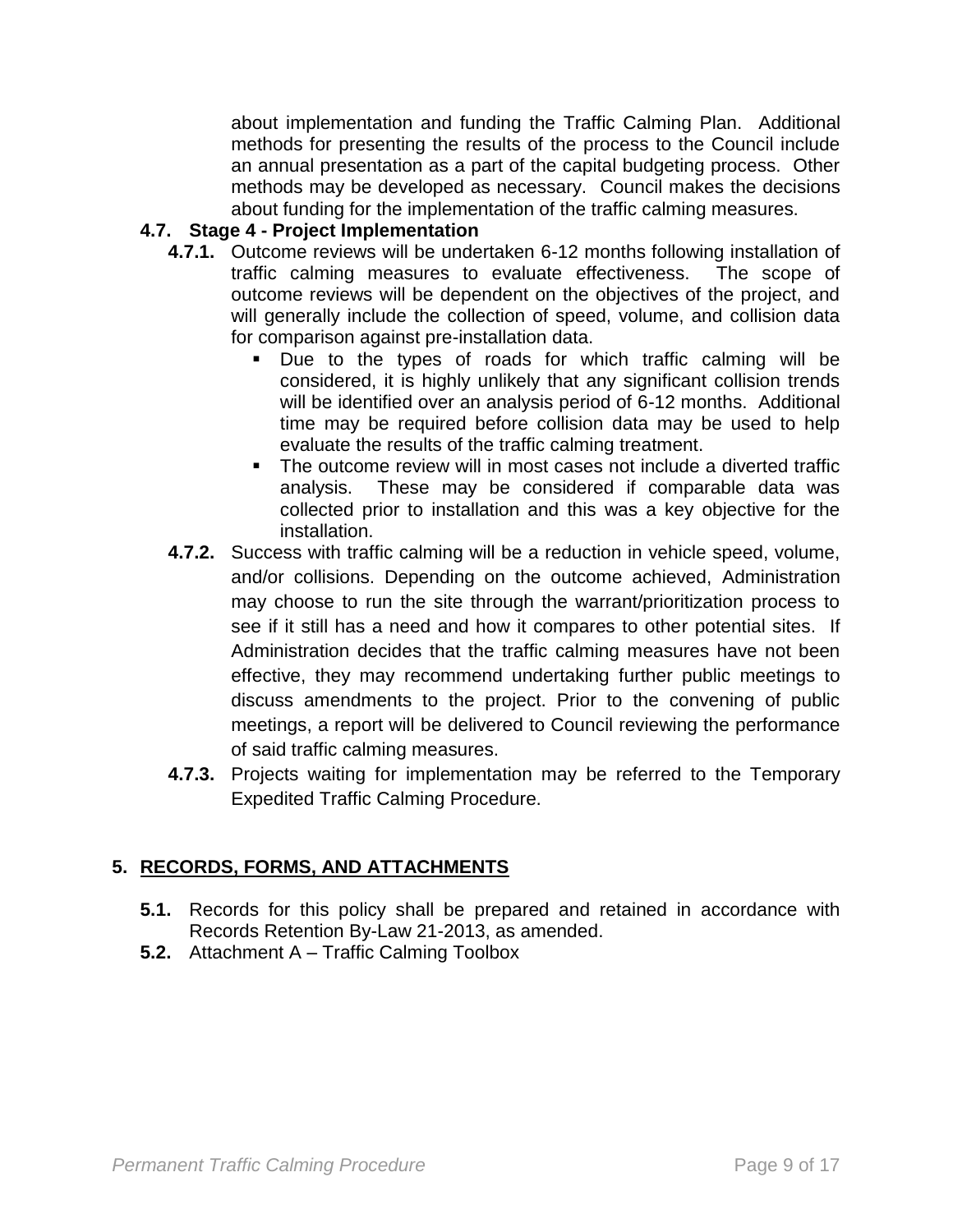| <b>ATTACHMENT A - Traffic Calming Toolbox</b> |  |  |  |  |
|-----------------------------------------------|--|--|--|--|
|-----------------------------------------------|--|--|--|--|

| #    | <b>Item Category</b>          | <b>Measure</b>                               | <b>Local</b>     | <b>Class II</b><br>Col.   | <b>Class I</b><br>Col.    | Est.<br><b>Cost</b><br>Range | Est.<br><b>Annual</b><br>Maint.<br><b>Cost</b> |
|------|-------------------------------|----------------------------------------------|------------------|---------------------------|---------------------------|------------------------------|------------------------------------------------|
| 1.1  |                               | Speed Hump <sup>1</sup>                      | $\checkmark$     | $\pmb{\times}$            | $\mathsf{x}$              | $$ - $$                      | $$ - $$                                        |
| 1.2  |                               | <b>Textured Crosswalk</b>                    | $\checkmark$     | $\blacktriangle$          | $\blacktriangle$          | $$ - $$                      | $\boldsymbol{\mathsf{S}}$                      |
| 1.3  | Vertical<br><b>Deflection</b> | <b>Raised Crosswalk</b>                      | $\blacktriangle$ | $\boldsymbol{\mathsf{x}}$ | $\pmb{\times}$            | $$S -$<br>\$\$\$\$           | $\boldsymbol{\theta}$                          |
| 1.4  |                               | <b>Raised Intersection</b>                   | $\checkmark$     | $\boldsymbol{\mathsf{x}}$ | x                         | \$\$\$\$-<br>\$\$\$\$\$      | $\boldsymbol{\mathsf{S}}$                      |
| 1.5  |                               | Speed Table <sup>1</sup>                     | $\checkmark$     | $\checkmark$              | $\checkmark$              | \$\$                         | $\boldsymbol{\mathsf{S}}$                      |
| 2.1  |                               | <b>Curb Radius</b><br>Reduction              | $\checkmark$     | $\checkmark$              | $\checkmark$              | \$\$                         | N/A                                            |
| 2.2  |                               | <b>Speed Kidneys</b>                         | $\checkmark$     | $\blacktriangle$          | $\mathsf{x}$              | $$ - $$                      | $$ - $$                                        |
| 2.3  |                               | <b>On-Street Parking</b>                     | $\checkmark$     | $\checkmark$              | $\checkmark$              | $$ - $$                      | $\boldsymbol{\mathsf{S}}$                      |
| 2.4  | Horizontal                    | <b>Lane Narrowing</b><br>(Physical)          | $\checkmark$     | $\checkmark$              | $\checkmark$              | $$ - $$                      | N/A                                            |
| 2.5  |                               | <b>Raised Median</b><br>Island               | $\checkmark$     | $\checkmark$              | $\checkmark$              | \$\$                         | $\boldsymbol{\theta}$                          |
| 2.6  | <b>Deflection</b>             | Sidewalk/Curb<br><b>Extension</b>            | $\checkmark$     | $\checkmark$              | $\checkmark$              | \$\$                         | N/A                                            |
| 2.7  |                               | <b>Traffic Circle or</b><br>Roundabout       | $\checkmark$     | $\checkmark$              | $\checkmark$              | $$S -$<br>\$\$\$\$\$         | $\boldsymbol{\theta}$                          |
| 2.8  |                               | Right-in/Right-out<br>Island                 | $\checkmark$     | $\checkmark$              | ✓                         | \$\$                         | $\boldsymbol{\mathsf{S}}$                      |
| 2.9  |                               | Chicanes                                     | $\checkmark$     | ×                         | $\pmb{\times}$            | \$\$                         | \$                                             |
| 2.10 |                               | <b>Road Diet</b>                             | $\checkmark$     | $\checkmark$              | $\checkmark$              | \$\$\$                       | N/A                                            |
| 3.1  |                               | Directional (Half)<br><b>Closure</b>         | $\checkmark$     | $\pmb{\times}$            | $\pmb{\times}$            | $$ - $$ \$                   | $\boldsymbol{\theta}$                          |
| 3.2  | Volume                        | Full Closure <sup>2</sup>                    | $\checkmark$     | $\boldsymbol{\mathsf{x}}$ | $\boldsymbol{\mathsf{x}}$ | \$\$\$\$                     | $\boldsymbol{\mathsf{S}}$                      |
| 3.3  | Control                       | <b>Diagonal Diverter</b>                     | $\checkmark$     | $\boldsymbol{\mathsf{x}}$ | $\pmb{\times}$            | \$\$\$                       | $\boldsymbol{\mathsf{S}}$                      |
| 3.4  |                               | <b>Raised Median</b><br>Through Intersection | $\checkmark$     | $\checkmark$              | $\checkmark$              | \$\$                         | $$ - $$                                        |

## **Table A-1: Permanent Traffic Calming Measures by Road Classification**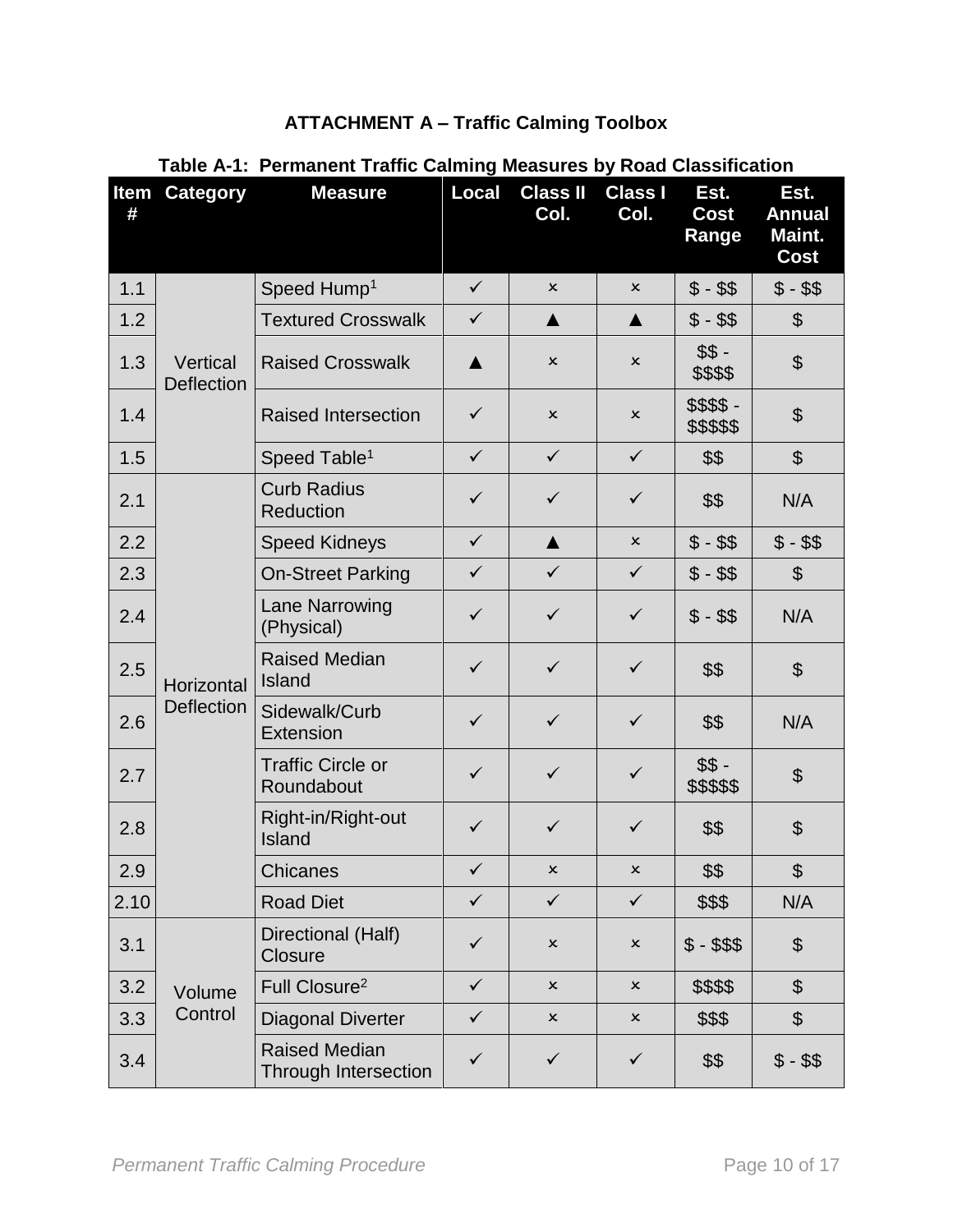| Item<br># | <b>Category</b>  | <b>Measure</b>                                              | <b>Local</b> | <b>Class II</b><br>Col.      | <b>Class I</b><br>Col.    | Est.<br>Cost<br>Range | Est.<br><b>Annual</b><br>Maint.<br>Cost |
|-----------|------------------|-------------------------------------------------------------|--------------|------------------------------|---------------------------|-----------------------|-----------------------------------------|
| 4.1       |                  | <b>Radar Speed</b><br><b>Feedback Signs</b>                 | ✓            | ✓                            | ✓                         | \$\$                  | $\boldsymbol{\mathsf{S}}$               |
| 4.2       |                  | <b>Vehicle Activated</b><br><b>Warning Signs</b>            | ✓            | ✓                            | $\checkmark$              | $$ - $$               | $\boldsymbol{\mathsf{S}}$               |
| 4.3       |                  | <b>Pavement Markings</b>                                    | $\checkmark$ | $\checkmark$                 | $\checkmark$              | $$ - $$               | $$ - $$                                 |
| 4.4       | Non-<br>Physical | On-Road Sign<br><b>Pavement Markings</b>                    | ✓            | ✓                            | $\boldsymbol{\mathsf{x}}$ | $$ - $$               | $$ - $$                                 |
| 4.5       |                  | <b>Turn Prohibition</b><br>$(signed)^3$                     | $\checkmark$ | $\checkmark$                 | $\mathsf{x}$              | $\mathfrak{S}$        | $\boldsymbol{\mathsf{S}}$               |
| 4.6       |                  | <b>Through Traffic</b><br>Prohibition (signed) <sup>3</sup> | $\checkmark$ | ✓                            | $\boldsymbol{\mathsf{x}}$ | \$                    | $\boldsymbol{\mathsf{S}}$               |
| 4.7       |                  | <b>Traffic Calmed</b><br>Neighborhood Sign <sup>3</sup>     | ✓            | $\checkmark$                 | ✓                         | \$                    | $\boldsymbol{\mathcal{S}}$              |
|           | Legend:          |                                                             |              |                              |                           |                       |                                         |
|           |                  | $\checkmark$                                                | Applicable   | <b>Consider with Caution</b> |                           |                       |                                         |
|           |                  | $\boldsymbol{\mathsf{x}}$                                   |              | Not Appropriate              |                           |                       |                                         |

#### **Table A-1: Permanent Traffic Calming Measures by Road Classification (cont.)**

Note 1 – In general, it is recommended that large, bolt-in traffic calming measures such as speed cushions not be installed at the same location for more than two years. Beyond this point, the pavement damage can be severe enough that the anchors may not be able to keep the cushions secured to the pavement.

**Note 2 –** the City's ATMP recommends the City strive to ensure that traffic calming does not encourage dead end streets to preserve connectivity for pedestrians.

**Note 3 –** Only used in conjunction with physical measures.

| Symbol Range |                      |
|--------------|----------------------|
| \$           | $$0 - $5,000$        |
| \$\$         | \$5,000 - \$20,000   |
| \$\$\$       | $$20,000 - $50,000$  |
| \$\$\$\$     | \$50,000 - \$100,000 |
| \$\$\$\$\$   | > \$100,000          |

### **Table A-2: Estimated Cost Range**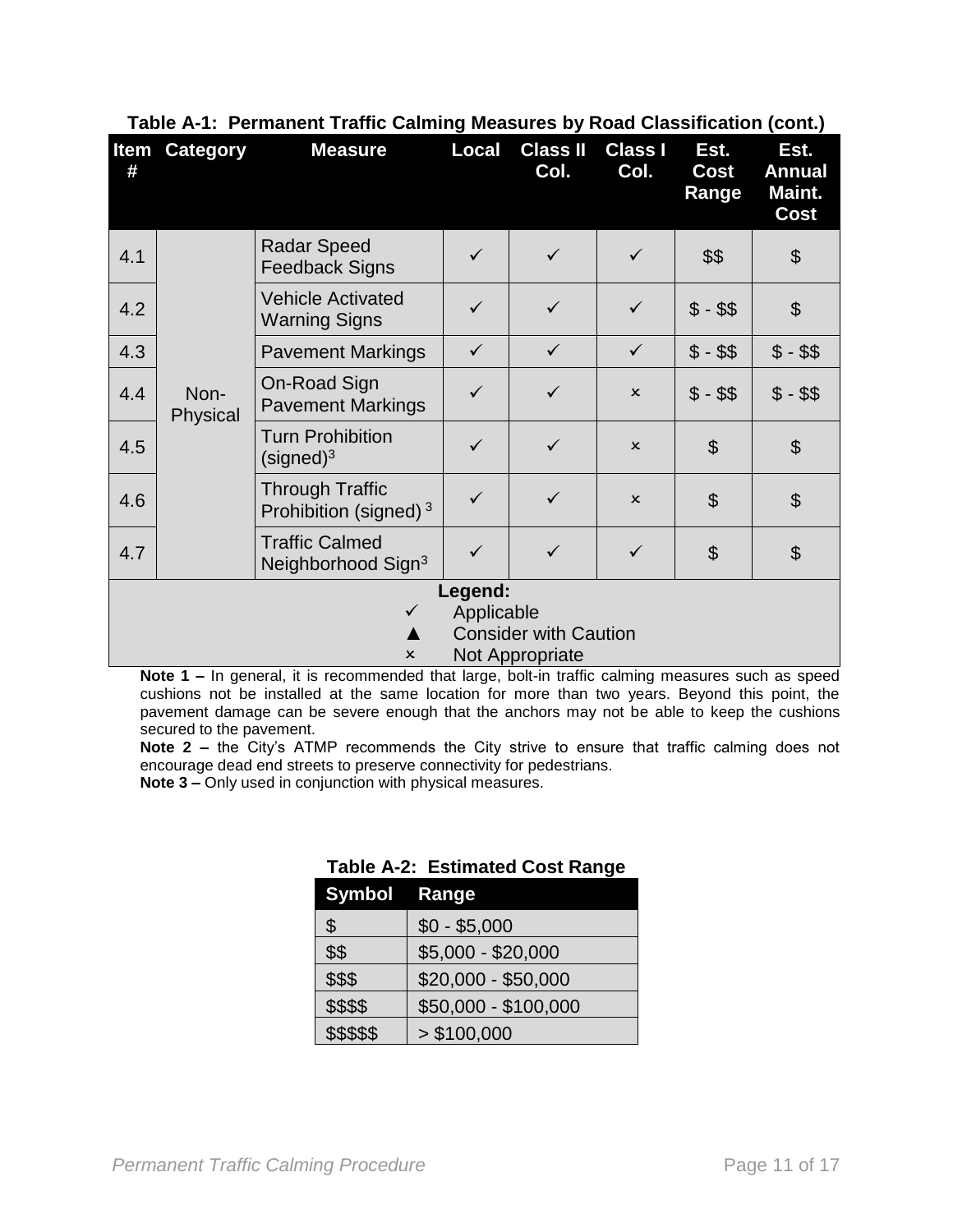| Item<br># | <b>Measure</b>                | <b>Example</b>   | <b>Description</b>                                                                                                                                                                                                                                                             |
|-----------|-------------------------------|------------------|--------------------------------------------------------------------------------------------------------------------------------------------------------------------------------------------------------------------------------------------------------------------------------|
| 1.1       | Speed<br>Hump                 | www.fhwa.dot.gov | Speed humps provide a vertical,<br>tactile alert to drivers, encouraging<br>lower speeds.                                                                                                                                                                                      |
| 1.2       | <b>Textured</b><br>Crosswalk  | www.fhwa.dot.gov | Brick pavers or other materials are<br>help<br>distinguish<br>to<br>the<br>used<br>pedestrian<br>from<br>the<br>crosswalk<br>roadway. This feature<br>may also<br>help to remind drivers to remain<br>alert to the presence of pedestrians<br>and other non-motorized traffic. |
| 1.3       | <b>Raised</b><br>Crosswalk    | www.fhwa.dot.gov | Raised crosswalks serve as a visual<br>and tactile alert to drivers of the<br>presence of pedestrians and other<br>non-motorized traffic.                                                                                                                                      |
| 1.4       | <b>Raised</b><br>Intersection | www.fhwa.dot.gov | Raised intersections provide visual<br>and<br>tactile<br>encouragement<br>for<br>drivers<br>their<br>to<br>lower<br>speed,<br>particularly on their approach to the<br>intersection where non-motorized<br>traffic especially may be present.                                  |
| 1.5       | Speed<br>Table Note 1         | www.surrey.ca    | Speed tables<br>similar<br>serve<br>a<br>function as speed humps but allow<br>for slightly higher speeds and are<br>generally preferred by emergency<br>services over speed humps.                                                                                             |

**Table A-3: Permanent Traffic Calming Measures**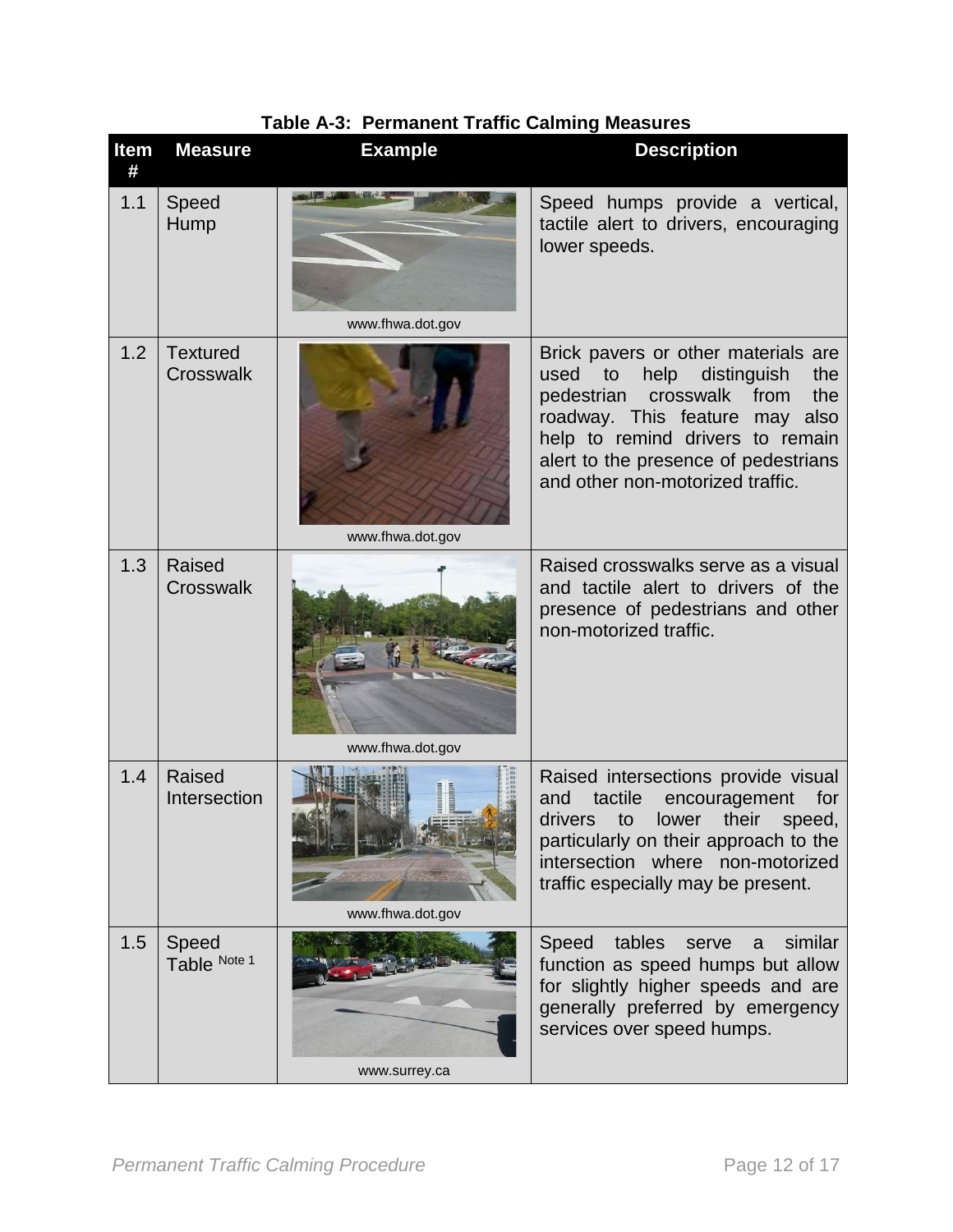| 2.1 | Curb<br><b>Radius</b><br><b>Reduction</b> | shorter crossing<br>distance preferred<br>tight curb<br>radius<br>longer crossing<br>distance<br>wide curb<br>radius<br>www.mto.gov.on.ca                                                                                                       | <b>Reductions</b><br>in<br>curb<br>radii<br>force<br>drivers to manoeuver turns at lower<br>speeds, encouraging lower speeds<br>the<br>approaches<br>to<br>the<br>on<br>intersection.                                                                                                         |
|-----|-------------------------------------------|-------------------------------------------------------------------------------------------------------------------------------------------------------------------------------------------------------------------------------------------------|-----------------------------------------------------------------------------------------------------------------------------------------------------------------------------------------------------------------------------------------------------------------------------------------------|
| 2.2 | Speed<br><b>Kidneys</b>                   | <b>Lateral ramp</b><br><b>Entrance ramp</b><br><b>Flat top</b><br>ed Hump<br>Complementary<br>on the lane (W <sub>C</sub> )<br>Offset $(O_i)$<br>ffective width (O)<br>google.com/maps<br>(Rondo Sindic Antoni Albuixech,<br>Almussafes, Spain) | A speed kidney is an arrangement<br>of three elongated speed humps<br>with a curvilinear shape, built into<br>the pavement in the direction of<br>Vehicle drivers can slow<br>travel.<br>deviate<br>the<br>raised<br>and<br>down<br>sections, or travel over them similar<br>to a speed hump. |
| 2.3 | <b>On-Street</b><br>Parking               | Vancouver.ca                                                                                                                                                                                                                                    | On-street parking may help to lower<br>speeds along streets by narrowing<br>the travel ways and encouraging<br>drivers to be more alert for vehicles<br>or other drivers entering or exiting<br>vehicles.                                                                                     |
| 2.4 | Lane<br>Narrowing                         | www.fhwa.dot.gov                                                                                                                                                                                                                                | Narrow lanes tend to encourage<br>lower speeds as drivers feel slightly<br>constricted. This may be achieved<br>through physical alterations as well<br>as the addition of on-street parking,<br>lanes, pavement markings,<br>bike<br>movable planters or traffic calming<br>curbs.           |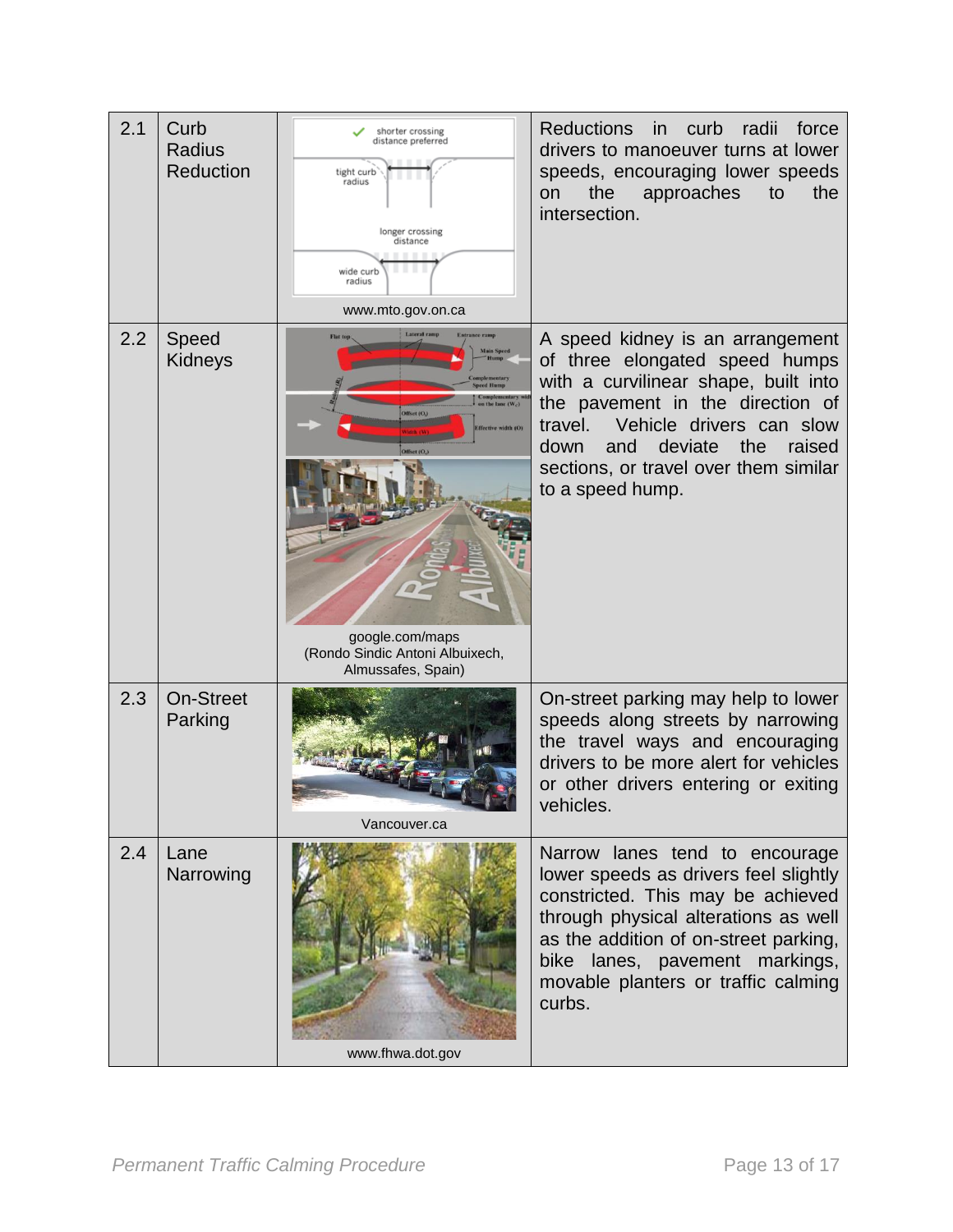| 2.5 | <b>Raised</b><br>Median<br>Island         | www.fhwa.dot.gov                                                                                  | Raised median islands may be<br>used to provide a physical refuge<br>area for pedestrians and other non-<br>motorized traffic. They may also be<br>used to help narrow travel ways.<br>These features help to encourage<br>lower driver speeds.                                   |
|-----|-------------------------------------------|---------------------------------------------------------------------------------------------------|-----------------------------------------------------------------------------------------------------------------------------------------------------------------------------------------------------------------------------------------------------------------------------------|
| 2.6 | Sidewalk/<br>Curb<br>Extension            | Contextsensitivesolutions.org                                                                     | extensions<br>Curb<br>reduce<br>the<br>distance pedestrians and other non-<br>motorized traffic must travel when<br>crossing the street. They may also<br>be used to narrow travel ways, or<br>reduce curb radii, slowing driver<br>speeds.                                       |
| 2.7 | <b>Traffic</b><br>Circle or<br>Roundabout | google.com/maps<br>(35th & Raleigh St., Denver, CO)<br>google.com/maps<br>(Sandwich St., Windsor) | <b>Traffic</b><br>circles and<br>roundabouts<br>drivers to<br>their<br>require<br>slow<br>approach and yield to traffic while<br>transitioning<br>through<br>the<br>May be designed to<br>intersection.<br>be traversable for larger vehicles<br>and emergency response vehicles. |
| 2.8 | Right-<br>in/Right-out<br><b>Island</b>   | www.fhwa.dot.gov                                                                                  | Right in/right out islands restrict<br>vehicle flow to help eliminate left<br>turn movements into and out of<br>driveways lowering the potential for<br>conflicts.                                                                                                                |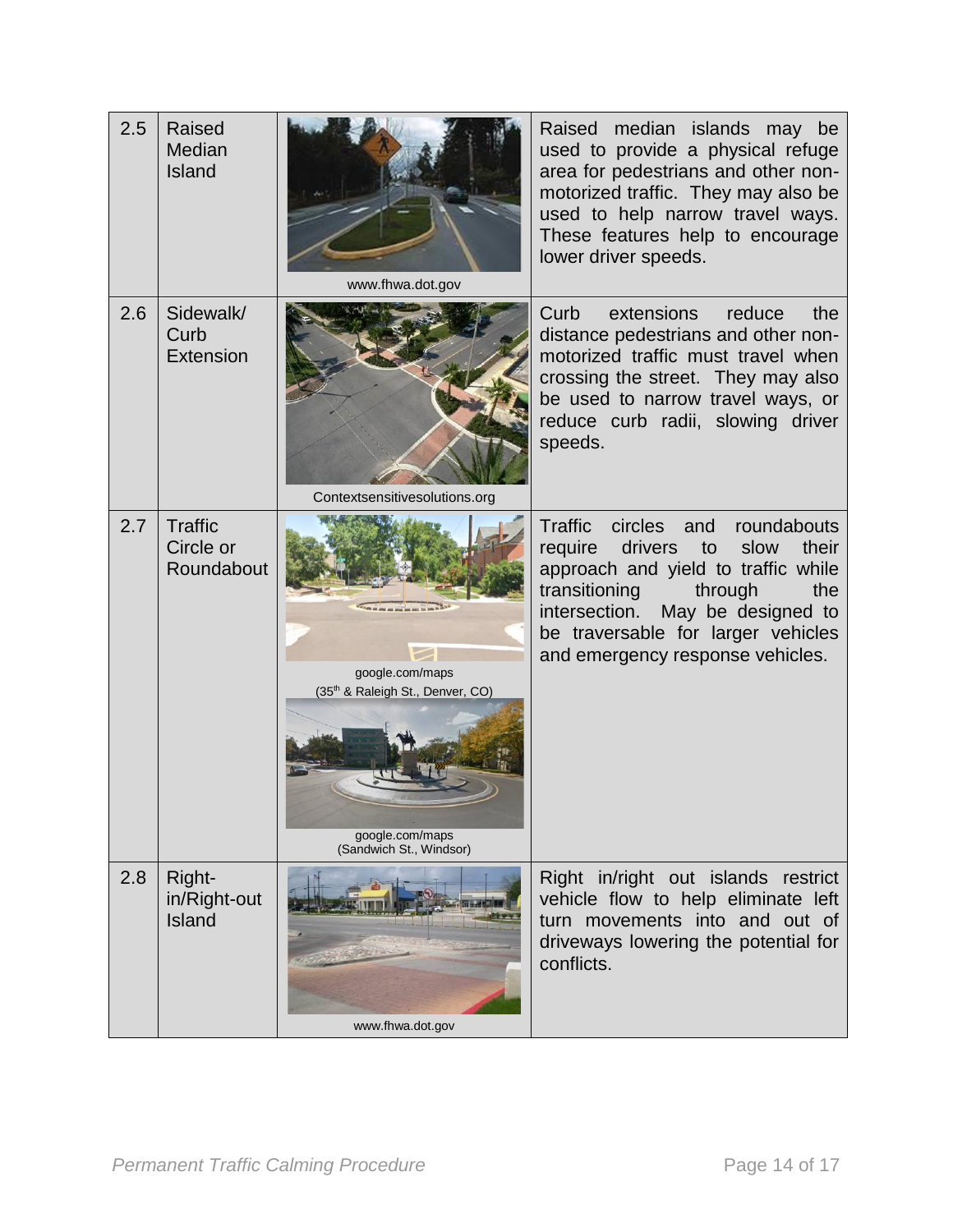| 2.9  | <b>Chicanes</b>                                | en.wiktionary.org/wiki/chicane        | Bump-outs on opposite sides of the<br>road require drivers to slow down to<br>zigzag<br>through<br>the<br>roadway<br>configuration.                                                           |
|------|------------------------------------------------|---------------------------------------|-----------------------------------------------------------------------------------------------------------------------------------------------------------------------------------------------|
| 2.10 | <b>Road Diet</b>                               | Roadsbridges.com                      | Reconfiguration of a roadway to<br>allocate reclaimed road width for<br>other uses, such as turning lanes,<br>lanes,<br>bike<br>pedestrian<br>refuge<br>islands or parking.                   |
| 3.1  | <b>Directional</b><br>(Half)<br><b>Closure</b> | www.stocktongov.com                   | restricts the<br>flow<br><b>Partially</b><br><b>of</b><br>vehicles<br>along the<br>street. This<br>strictly for volume<br>is<br>measure<br>control and has little impact on<br>driver speeds. |
| 3.2  | <b>Full Closure</b>                            | www.victoria.ca                       | full<br>cul-de-sac<br>closure<br>A<br>or<br>eliminates through traffic for motor<br>vehicles at one end of a road,<br>control<br>serving<br>volume<br>as<br>a -<br>measure.                   |
| 3.3  | Diagonal<br><b>Diverter</b>                    | www.sanantonio.gov<br>google.com/maps | Diagonal diverters allow<br>some<br>flow<br>traffic<br>through<br>the<br>to<br>intersection in restricted ways to<br>(not<br>discourage<br>necessarily<br>eliminate) through traffic.         |
|      |                                                | (Monmouth Rd., Windsor)               |                                                                                                                                                                                               |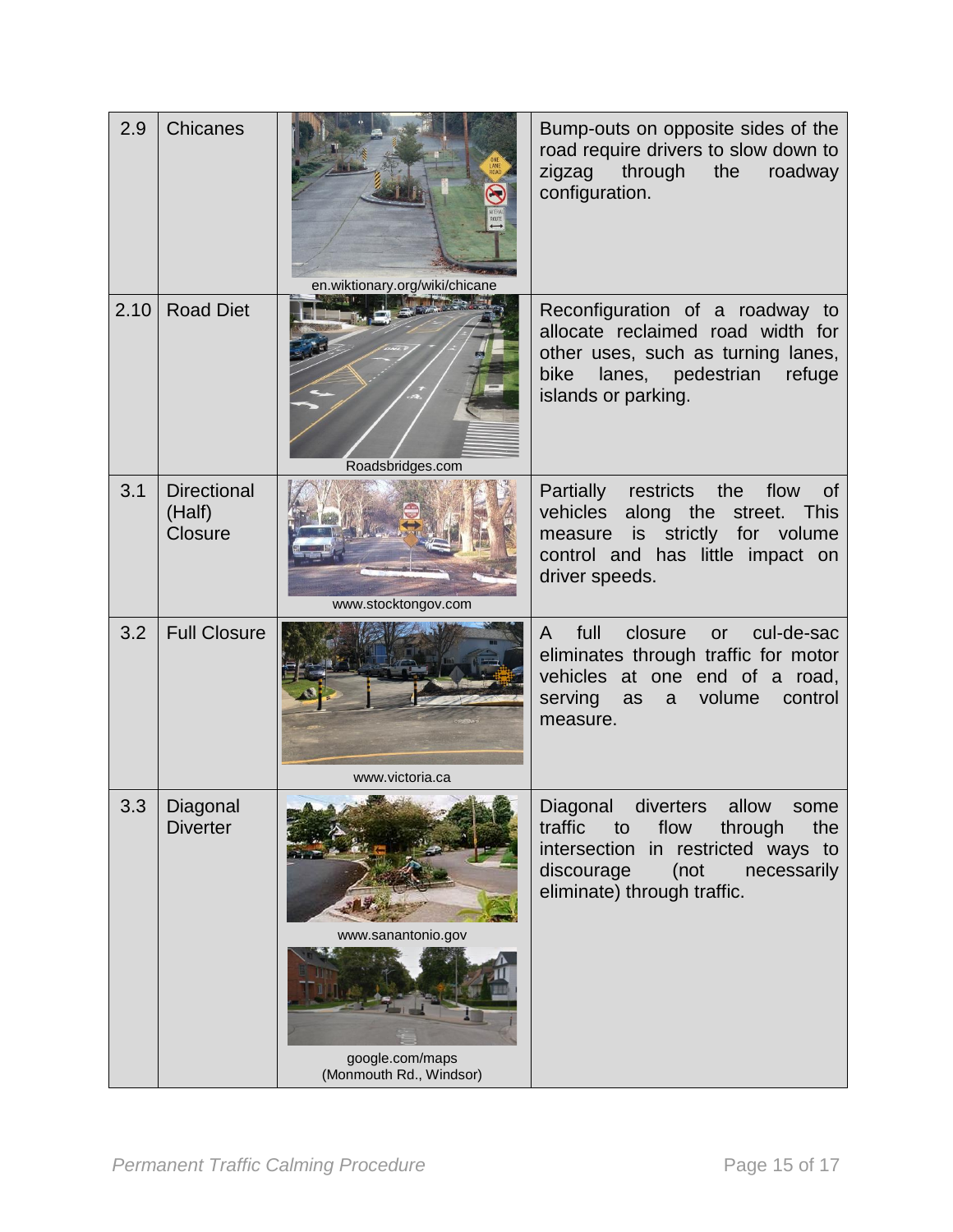| 3.4 | <b>Raised</b><br>Median<br>Through<br>Intersection | www.pedbikesafe.org                    | Raised<br>medians<br>through<br>an<br>intersection prohibits cross traffic in<br>one direction. This helps reduce or<br>eliminate through traffic in<br>one<br>direction.<br>Small<br>gaps<br>be<br>may<br>included to allow bicycle and other<br>non-motorized<br>traffic<br>to<br>pass<br>through.          |
|-----|----------------------------------------------------|----------------------------------------|---------------------------------------------------------------------------------------------------------------------------------------------------------------------------------------------------------------------------------------------------------------------------------------------------------------|
| 4.1 | Radar<br>Speed<br>Feedback<br>Sign                 | www.townofsananselmo.org               | Post or pole-mounted radar speed<br>feedback signs provide immediate<br>feedback alerting the driver to their<br>speed. Ideally this will encourage<br>drivers to obey the speed limit.<br>Additional enforcement or physical<br>encouraged<br>measures<br>are<br>to<br>reinforce the treatment.              |
| 4.2 | Vehicle<br>Activated<br>Warning<br>Sign            | unipartdorman.com                      | powered electronic<br>Solar<br>signs<br>with<br>radar<br>speed<br>equipped<br>detectors alert drivers of hazards<br>ahead when activated by speeds<br>surpassing<br>programmed<br>a<br>threshold.                                                                                                             |
| 4.3 | Pavement<br><b>Markings</b>                        | ctre.iastate.edu<br>alertdriving.co.nz | markings,<br>Pavement<br>such<br>as<br>traverse bars or chevrons, may be<br>used to provide drivers more notice<br>about their speed. These are only<br>appropriate in certain areas, such<br>as rural locations or transition zones<br>where drivers are being reminded of<br>a change in roadway character. |